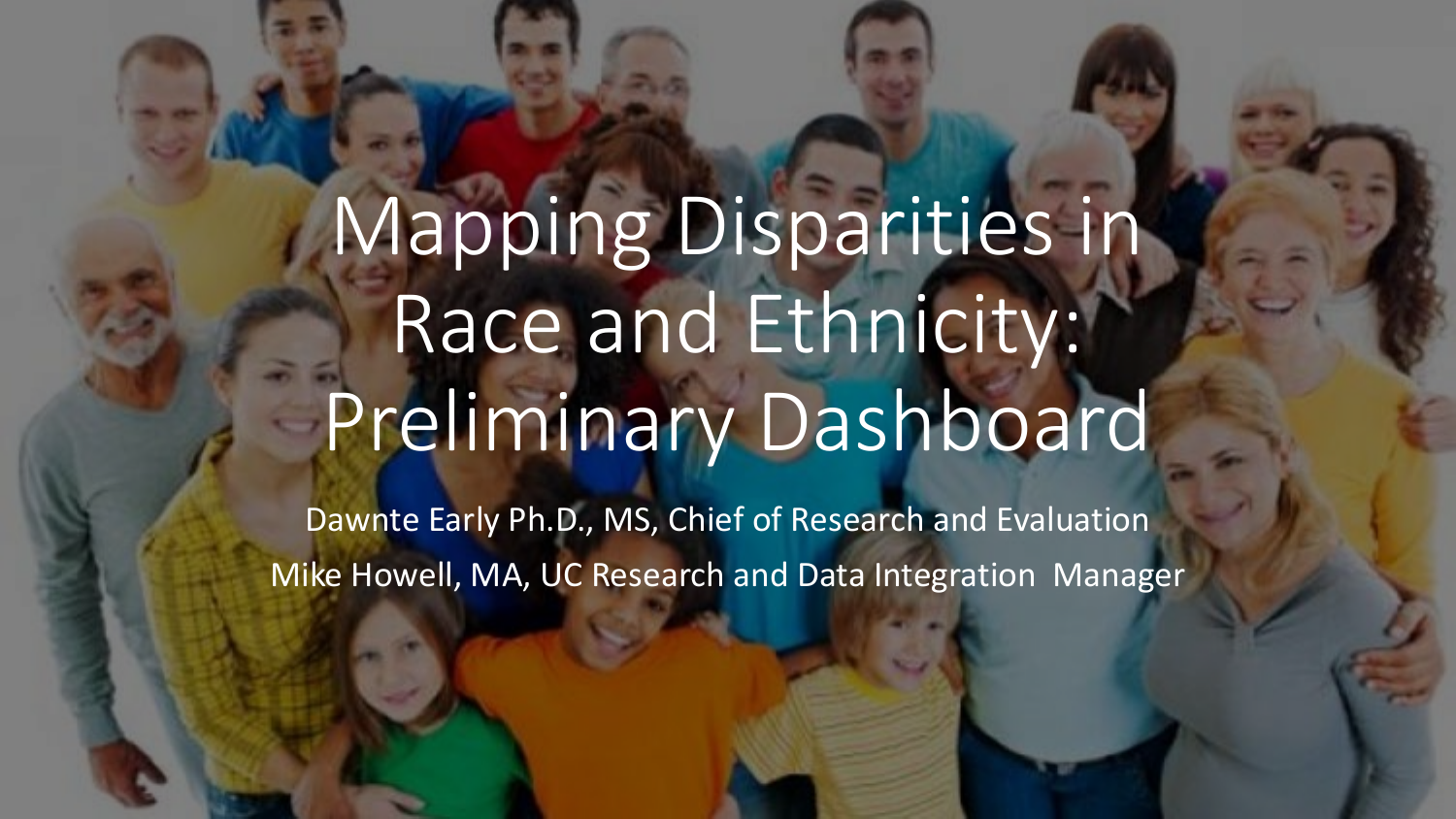Demographic Comparisons by Category and Data Source



Comparing the percentage of total persons across data sources by demographic characteristic can provide a broad measure of potential disparities in access to program services.



Demographic groupings were chosen based on summary data reported in the MHS Dashboard Demographic Datasets and Report Tool downloaded from the Department of Health Care Services (DHCS) Open Data Portal.



California Population estimates are based on Department of Finance (DOF) projections based on 2010 US Census data.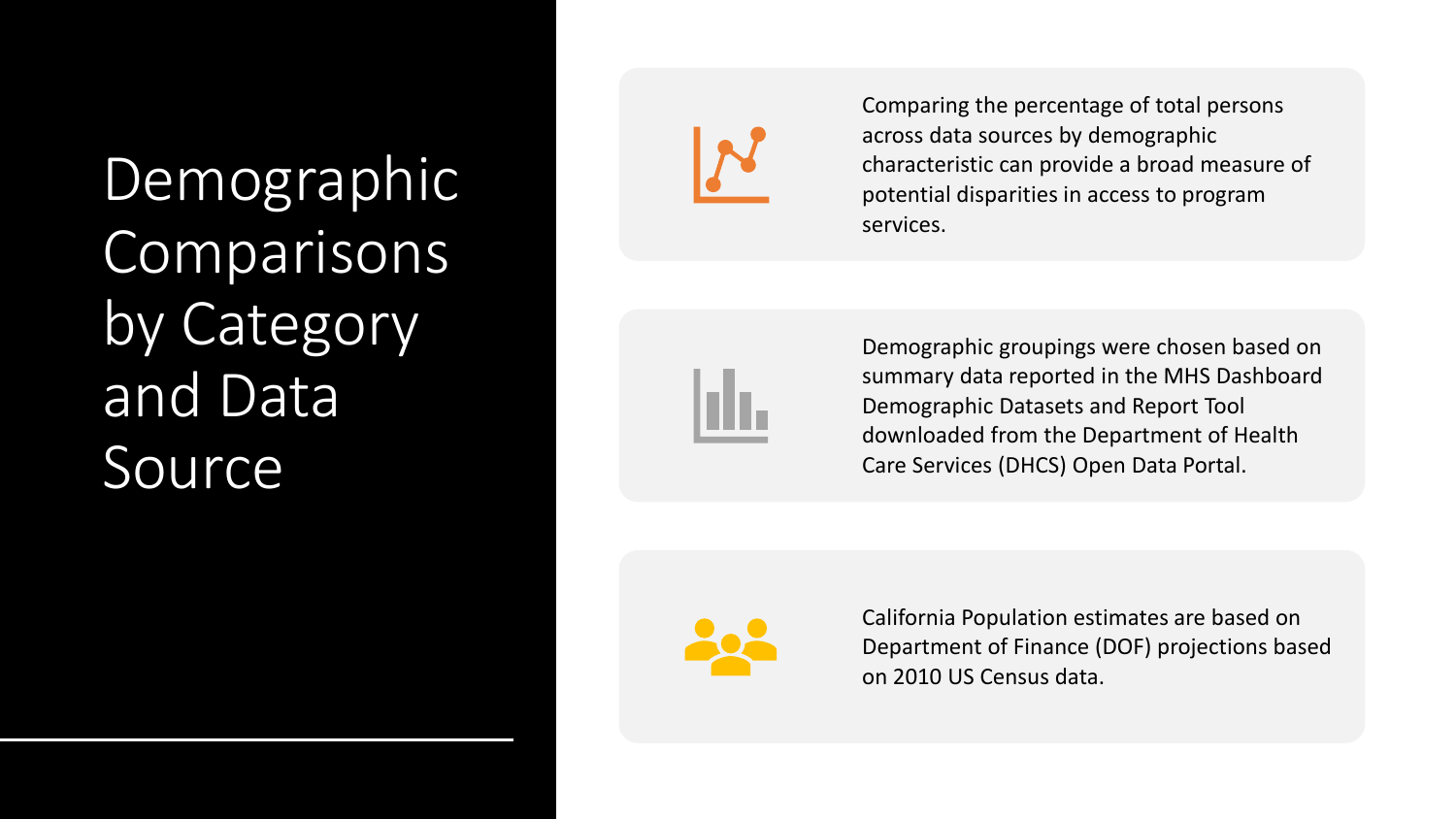## Comparison Group Definitions: Mental Health Services

- **Full Services Partnership (FSP)** Persons in an active partnership for one or more days during the fiscal year. Based on data from the Data Collection Reporting (DCR) system which tracks active FSPs by County.
- **Client Services Information (CSI)** Persons with one or more mental health services reported during the Fiscal Year. Based on data from the CSI reporting system. The CSI system reflects Medi-Cal clients, non-Medi-Cal clients, and services provided in County and/or City Mental Health Plans.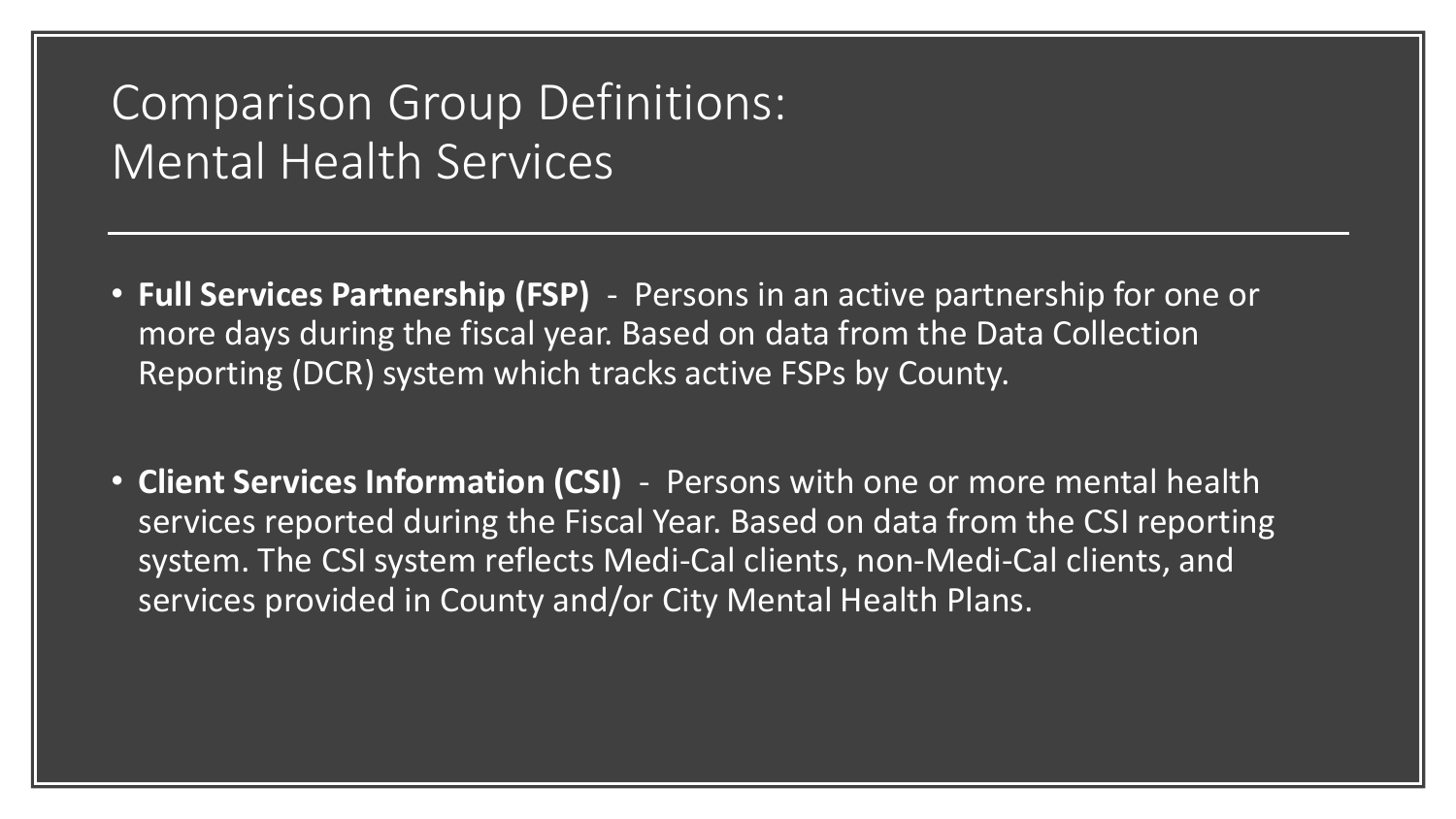## Comparison Group Definitions: Medi-Cal and County Population Totals

- **Medi-Cal** Department of Health Care Services (DHCS) generated count of total active Medi-Cal clients in aid codes eligible for Short-Doyle/Medi-Cal II claims during fiscal years 2014-15 through 2017-18 . Data is downloaded from the MHS Dashboard Demographic Datasets and Report Tool.
- **CA Pop** Data from the Department of Finance (DOF) total California population projections based on 2010 UC Census data, includes county level totals.